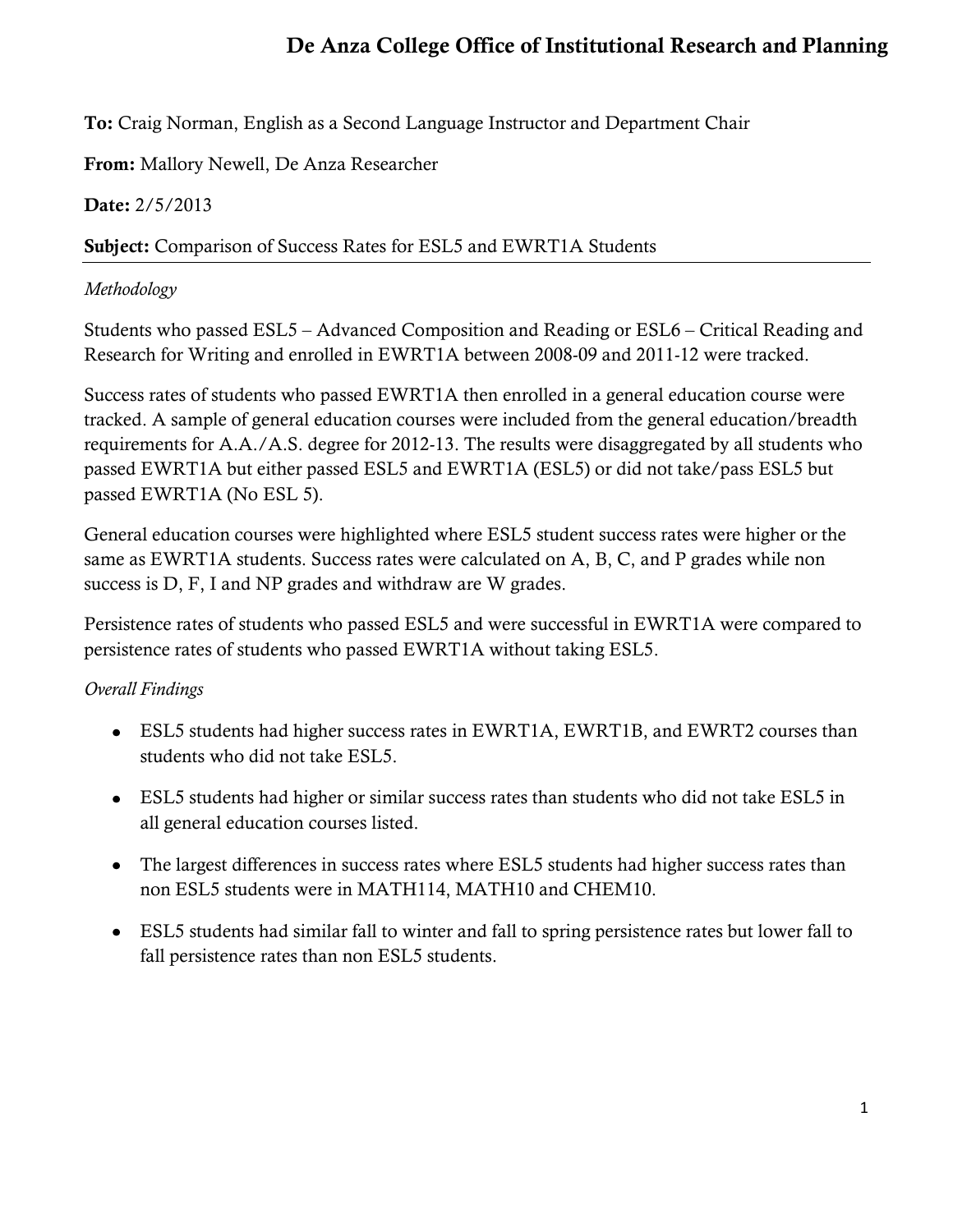|       |                         |                                                 |          |        |        | Passed ESL5 & Passed EWRTIA & |
|-------|-------------------------|-------------------------------------------------|----------|--------|--------|-------------------------------|
|       |                         | Passed both ESL5   Passed ESL5    Passed ESL6 & |          |        | ESL6 & | did not take/pass             |
|       | Passed ESL5 Passed ESL6 | and ESL6                                        | & EWRTIA | EWRTIA | EWRTIA | ESL <sub>5</sub>              |
| 1,398 | 95                      | 89                                              | 685      | 8      |        | 9.156                         |

#### **Table 1. Tracking Students from ESL5 to EWRT1A**

Note: Includes students who passed EWRT1A between 2008-09 and 2011-12.

- A much higher number of students passed ESL5 (1,398) than ESL6 (95) and a small number of students passed both ESL5 and ESL6 (89). 9,156 students passed EWRT1A but did not take/pass ESL5.
- 658 students passed ESL5 and EWRT1A, 8 students passed ESL6 and also passed EWRT1A, and 8 students passed ESL5 and ESL6 and also passed EWRT1A. Due to these factors, students who passed ESL5 were tracked, though the 8 students who also passed ESL6 were included in this group.

#### *Success Rates in EWRT Courses*

Table 2 shows students who passed EWRT1A between 2008-09 and 2010-11 and either passed ESL5 or did not take/pass ESL5. The table presents the success rates of this cohort in EWRT1A, EWRT1B and EWRT2.

|           |                  | <b>Success</b> | <b>Success</b> |        | Non Success Non Success Withdraw |                 | Withdraw | Total  | Total   |
|-----------|------------------|----------------|----------------|--------|----------------------------------|-----------------|----------|--------|---------|
|           |                  | Grades         | Percent        | Grades | Percent                          | Grades          | Percent  | Grades | Percent |
| EWRTD001A | ESL <sub>5</sub> | 685            | 93%            | 16     | 2%                               | 37              | 5%       | 738    | 100%    |
|           | No ESL5          | 9.201          | 91%            | 457    | 5%                               | 466             | 5%       | 10.124 | 100%    |
| EWRTD001B | ESL <sub>5</sub> | 277            | 89%            | 12     | 4%                               | 23              | 7%       | 312    | 100%    |
|           | No ESL5          | 3,640          | 82%            | 367    | 8%                               | 427             | 10%      | 4,434  | 100%    |
| EWRTD002. | ESL <sub>5</sub> | 341            | 93%            | П      | 3%                               | $\overline{13}$ | 4%       | 365    | 100%    |
|           | No ESL5          | 4,004          | 88%            | 257    | 6%                               | 307             | 7%       | 4,568  | 100%    |

#### **Table 2. EWRT Success Rates**

• Students who passed ESL5 had slightly higher success rate in EWRT1A (93%) than students who did not take ESL5 (91%).

• For EWRT1B, success rates for ESL5 students were higher at 89% compared to ESL5 students (82%).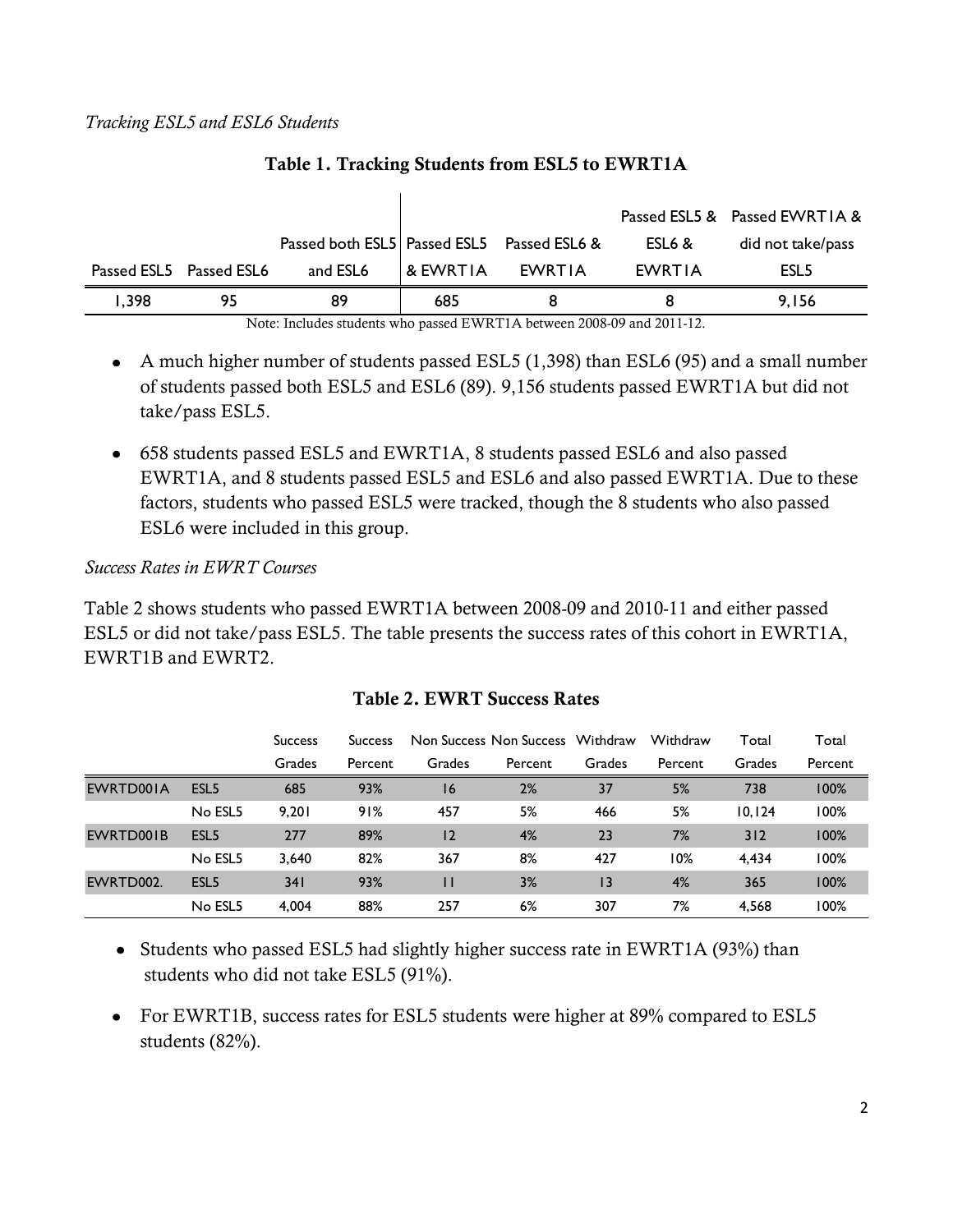• For EWRT2, success rates for ESL5 students were higher at 93% compared to non ESL5 students at 88%.

#### *Success Rates in General Education Courses*

Table 3 shows a sample of general education courses from the De Anza College catalog that meet general education/breadth requirements for A.A./A.S. Degree for 2012-2013. Success rates for each course were disaggregated by all students who passed EWRT1A but either passed ESL5 and EWRT1A (ESL5) or did not take/pass ESL5 but passed EWRT1A (No ESL 5).

### **Table 3. General Education Success Rates for Students who Passed EWRT1A – Disaggregated by Students who Passed ESL5 and Students who did not Take/Pass ESL5**

|           |                  | <b>Success</b> | <b>Success</b> | Non Success Non Success Withdraw |         |                         | Withdraw | Total  | Total   |
|-----------|------------------|----------------|----------------|----------------------------------|---------|-------------------------|----------|--------|---------|
|           |                  | Grades         | Percent        | Grades                           | Percent | Grades                  | Percent  | Grades | Percent |
| ANTHD001. | ESL <sub>5</sub> | 86             | 88%            | 5 <sup>1</sup>                   | 5%      | 7 <sup>7</sup>          | 7%       | 98     | 100%    |
|           | No ESL5          | 2,009          | 80%            | 266                              | 11%     | 250                     | 10%      | 2,525  | 100%    |
| ARTSD001A | ESL <sub>5</sub> | 77             | 95%            | $2^{\circ}$                      | 2%      | $\overline{2}$          | 2%       | 81     | 100%    |
|           | No ESL5          | 984            | 84%            | 106                              | 9%      | 76                      | 7%       | 1,166  | 100%    |
| ASTRD004. | ESL <sub>5</sub> | 349            | 97%            | $\overline{4}$                   | 1%      | 6                       | 2%       | 359    | 100%    |
|           | No ESL5          | 3,090          | 91%            | 194                              | 6%      | 119                     | 3%       | 3,403  | 100%    |
| BIOLD006A | ESL5             | 58             | 66%            | 3                                | 15%     | 17                      | 19%      | 88     | 100%    |
|           | No ESL5          | 391            | 57%            | 158                              | 23%     | 137                     | 20%      | 686    | 100%    |
| CHEMD010. | ESL <sub>5</sub> | 9              | 95%            |                                  |         | $\mathbf{I}$            | 5%       | 20     | 100%    |
|           | No ESL5          | 248            | 76%            | 40                               | 12%     | 37                      | 11%      | 325    | 100%    |
| E SD001.  | ESL <sub>5</sub> | 2              | 98%            |                                  |         | $\overline{3}$          | 2%       | 124    | 100%    |
|           | No ESL5          | 959            | 90%            | 52                               | 5%      | 54                      | 5%       | 1,065  | 100%    |
| ECOND001. | ESL <sub>5</sub> | 353            | 86%            | 23                               | 6%      | 33                      | 8%       | 409    | 100%    |
|           | No ESL5          | 2,716          | 76%            | 474                              | 13%     | 394                     | 11%      | 3,584  | 100%    |
| ESCID001. | ESL5             | 61             | 100%           |                                  |         |                         |          | 61     | 100%    |
|           | No ESL5          | 769            | 97%            | $\mathbf{H}$                     | 1%      | $ 3\rangle$             | 2%       | 793    | 100%    |
| GEOD001.  | ESL <sub>5</sub> | 4              | 82%            |                                  |         | $\overline{3}$          | 18%      | 17     | 100%    |
|           | No ESL5          | 704            | 74%            | 129                              | 14%     | $ $   4                 | 12%      | 947    | 100%    |
| HISTD004A | ESL <sub>5</sub> | 8              | 89%            |                                  |         | $\mathbf{I}$            | 11%      | 9      | 100%    |
|           | No ESL5          | 273            | 81%            | 41                               | 12%     | 25                      | 7%       | 339    | 100%    |
| HUMAD010. | ESL <sub>5</sub> | 73             | 92%            | $\overline{\mathbf{3}}$          | 4%      | $\overline{\mathbf{3}}$ | 4%       | 79     | 100%    |
|           | No ESL5          | 2,293          | 86%            | 253                              | 9%      | 118                     | 4%       | 2,664  | 100%    |
| HUMID015. | ESL <sub>5</sub> | 99             | 93%            | $\overline{2}$                   | 2%      | 5                       | 5%       | 106    | 100%    |
|           | No ESL5          | 254            | 88%            | 20                               | 7%      | 15                      | 5%       | 289    | 100%    |
| ICSD005.  | ESL <sub>5</sub> | 118            | 94%            | $\mathbf{I}$                     | 1%      | $7\overline{ }$         | 6%       | 126    | 100%    |
|           | No ESL5          | 558            | 88%            | 42                               | 7%      | 32                      | 5%       | 632    | 100%    |

Rows were highlighted where ESL5 students had higher or the same success rate as non ESL5 students.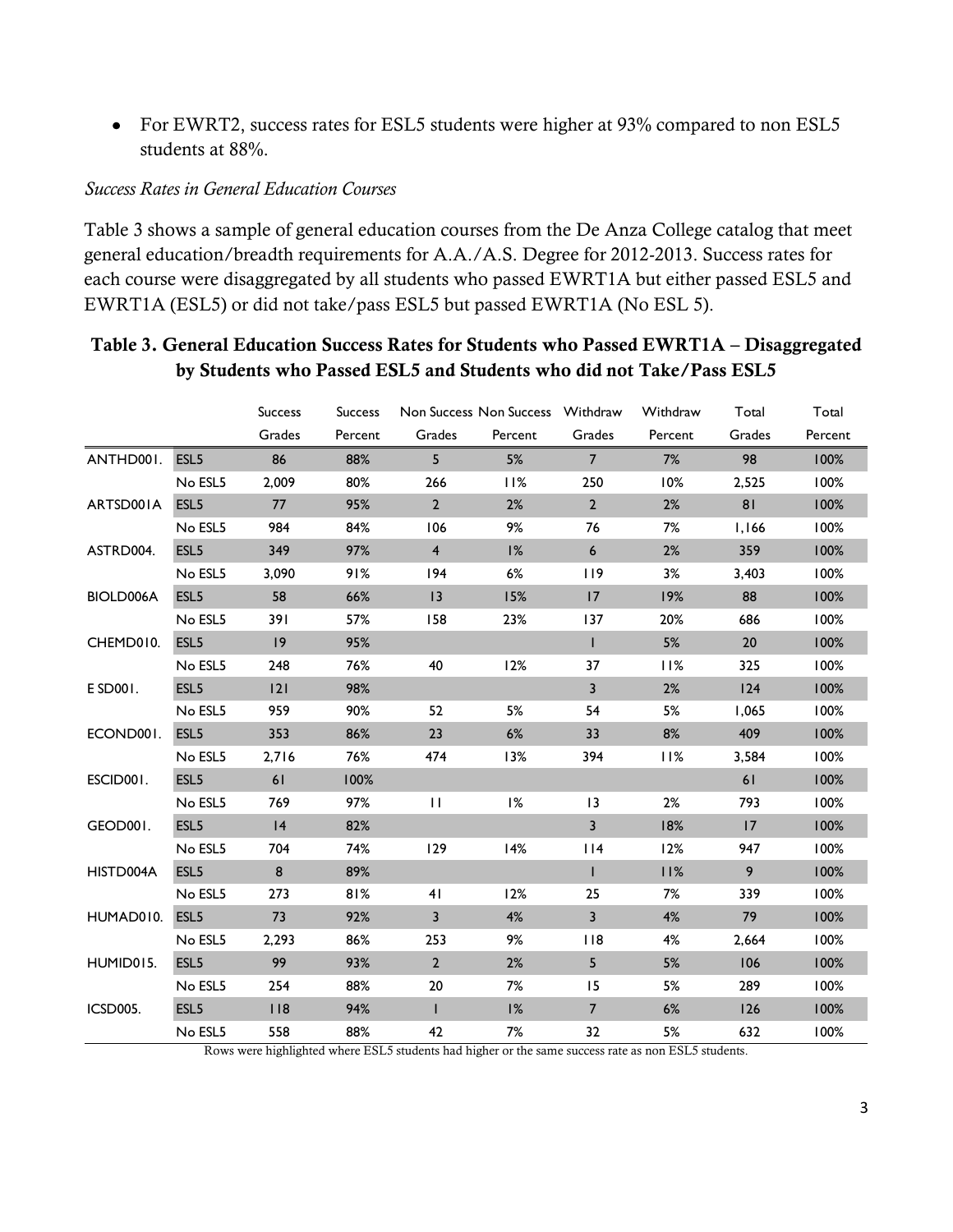|           |                  | <b>Success</b> | <b>Success</b> |                | Non Success Non Success Withdraw |                 | Withdraw | Total  | Total   |
|-----------|------------------|----------------|----------------|----------------|----------------------------------|-----------------|----------|--------|---------|
|           |                  | Grades         | Percent        | Grades         | Percent                          | Grades          | Percent  | Grades | Percent |
| JOURD002. | ESL <sub>5</sub> | 26             | 96%            |                |                                  | $\mathbf{I}$    | 4%       | 27     | 100%    |
|           | No ESL5          | 492            | 88%            | 41             | 7%                               | 23              | 4%       | 556    | 100%    |
| MATHD010. | ESL <sub>5</sub> | 450            | 86%            | 21             | 4%                               | 50              | 10%      | 521    | 100%    |
|           | No ESL5          | 3,839          | 67%            | 961            | 17%                              | 919             | 16%      | 5,719  | 100%    |
| MATHD114. | ESL <sub>5</sub> | 201            | 90%            | 13             | 6%                               | 10              | 4%       | 224    | 100%    |
|           | No ESL5          | 3,979          | 70%            | 1,123          | 20%                              | 618             | 11%      | 5,720  | 100%    |
| METD010.  | ESL <sub>5</sub> | 89             | 98%            |                |                                  | $\overline{2}$  | 2%       | 91     | 100%    |
|           | No ESL5          | 982            | 89%            | 72             | 7%                               | 45              | 4%       | 1,099  | 100%    |
| PHILD003. | ESL <sub>5</sub> | 96             | 89%            | 5              | 5%                               | $7\overline{ }$ | 6%       | 108    | 100%    |
|           | No ESL5          | 603            | 89%            | 32             | 5%                               | 39              | 6%       | 674    | 100%    |
| PHILD004. | ESL5             | 92             | 90%            | 5              | 5%                               | 5               | 5%       | 102    | 100%    |
|           | No ESL5          | 1,348          | 85%            | 150            | 9%                               | 95              | 6%       | 1,593  | 100%    |
| PHYSD002A | ESL <sub>5</sub> | 39             | 78%            | $\overline{7}$ | 14%                              | $\overline{4}$  | 8%       | 50     | 100%    |
|           | No ESL5          | 273            | 64%            | 49             | 11%                              | 106             | 25%      | 428    | 100%    |
| POLID001. | ESL <sub>5</sub> | 326            | 85%            | 32             | 8%                               | 27              | 7%       | 385    | 100%    |
|           | No ESL5          | 3,456          | 75%            | 707            | 15%                              | 470             | 10%      | 4,633  | 100%    |
| PSYCD001. | ESL5             | 247            | 87%            | 16             | 6%                               | 20              | 7%       | 283    | 100%    |
|           | No ESL5          | 4,424          | 82%            | 607            | 11%                              | 371             | 7%       | 5,402  | 100%    |
| SOCD001.  | ESL5             | 123            | 87%            | 5 <sup>5</sup> | 4%                               | 3               | 9%       | 4      | 100%    |
|           | No ESL5          | 2,019          | 83%            | 232            | 9%                               | 195             | 8%       | 2,446  | 100%    |
| SPCHD001. | ESL5             | 202            | 96%            | $\overline{2}$ | 1%                               | $\epsilon$      | 3%       | 210    | 100%    |
|           | No ESL5          | 3,550          | 89%            | 206            | 5%                               | 211             | 5%       | 3,967  | 100%    |
| SPCHD010. | ESL5             | 264            | 97%            | $\overline{2}$ | 1%                               | $\overline{7}$  | 3%       | 273    | 100%    |
|           | No ESL5          | 2.773          | 91%            | 124            | 4%                               | 138             | 5%       | 3,035  | 100%    |

### **Table 3. General Education Success Rates for Students who Passed EWRT1A – Disaggregated by Students who Passed ESL5 and Students who did not Take/Pass ESL5 - Continued**

Rows were highlighted where ESL5 students had higher or the same success rate as non ESL5 students.

- Students who passed ESL5 had higher or the same success rates than students who did not take ESL5 but passed EWRT1A in all general education courses listed.
- The biggest differences in success rates where ESL5 students had higher success rates than non ESL5 students were in MATH114 with a 20 percentage point difference and CHEM10 and MATH10 with a 19 percentage point difference. There was a 14 percentage point difference for PHYS2A and 11 percentage point difference for ARTS1.